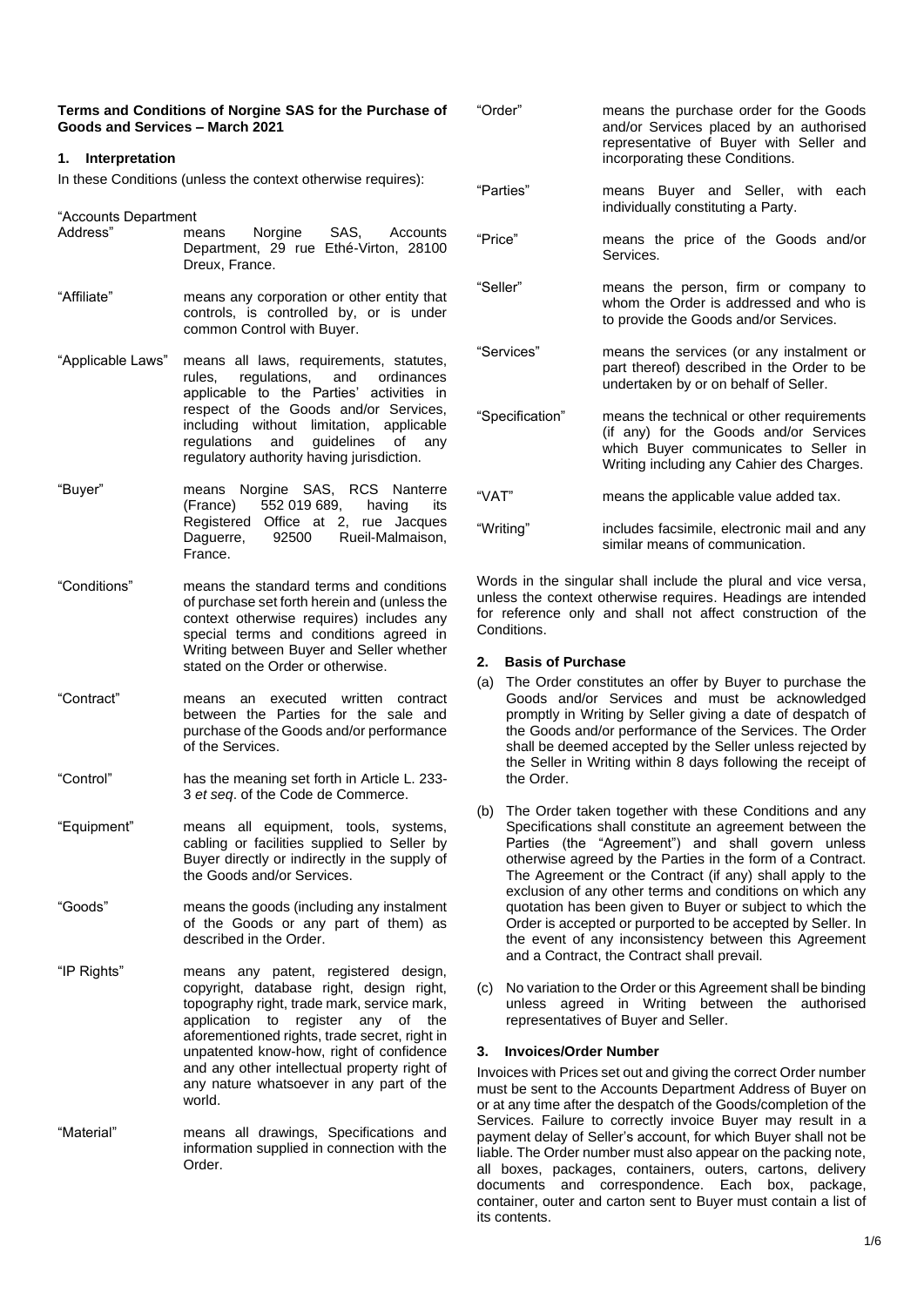## **4. Quality and Compliance/Health and Safety**

Without prejudice to any other rights Buyer may have, Seller warrants to Buyer that:

- (a) the Goods will:
	- (i) meet in all respects the requirements and conform as to quantity, quality and description with the particulars specified in the Specifications, Order or Contract or as agreed by the Parties in Writing and comply with all Applicable Laws;
	- (ii) be fit and sufficient for the purpose for which such Goods are ordinarily used and shall be accompanied by adequate information to ensure that when put to use the Goods will be safe and without risk to health;
	- (iii) not infringe any copyright, design or other IP Rights of a third party;
	- (iv) be free from defects and of sound materials and workmanship;
	- (v) be tested, designed and constructed so as to be safe and without risk to the health and safety of persons using the same;
	- (vi) if the purpose for which the Goods are required is indicated in the Order or in Writing by the Parties, either expressly or by implication, be fit for that purpose; and
- (b) the Services will:
	- (i) be performed by appropriately qualified and trained personnel with all due care and diligence and to the highest standard of quality prevailing in the Seller's industry at the time of performance and in accordance with Applicable Laws; and
	- (ii) conform to the Specification and all requirements agreed between the Parties.

The provisions of this Condition 4 shall survive any performance, acceptance or payment pursuant to this Agreement and shall extend to any substituted or remedial Goods or Services provided by Seller

# **5. Progress and Inspection Testing**

- (a) Buyer may at reasonable times inspect the progress of the Services being performed and/or test the Goods during manufacture, processing and storage, and Seller shall at its own cost provide or shall procure the provision of all facilities as may reasonably be required by Buyer for this purpose. Any testing of the Goods shall not imply acceptance of the Goods by Buyer.
- (b) If as a result of any inspection or test under Condition 5(a) Buyer or its representative is of the reasonable opinion that the Goods and/or Services do not comply with this Agreement or are unlikely on completion of manufacture or processing or performance so to comply, Buyer may inform Seller accordingly and Seller shall promptly take such reasonable steps as may be necessary to ensure such compliance.

### **6. Delivery**

- (a) The Goods shall be delivered and the Services performed by Seller at the address and at the time or within the period and in the manner specified in the Order or in Writing by the Parties and time of delivery of the Goods and/or performance of the Services shall be of the essence of this Agreement.
- (b) Delivery shall take place during Buyer's usual business hours and Seller shall supply Buyer, in reasonable time, with any instructions or other information required to enable

Buyer to accept delivery of the Goods and/or allow Seller to perform the Services.

- (c) If the Goods are not delivered or the Services not performed at the time or within the period specified in the Order or in Writing by the Parties, Seller shall be in default by law and Buyer shall be entitled to dissolve terminate this Agreement without any further notice of default being required, without liability to Seller and without prejudice to any claim for damages or other remedy, including any late delivery penalty specified in the Order or in Writing by the Parties.
- (d) The Goods shall be transported and off-loaded at the sole risk and expense of Seller and shall remain at Seller's risk until accepted by Buyer in accordance with the Order and this Agreement.
- (e) If the Goods are incorrectly delivered, Seller will be responsible for any additional expense incurred in delivering them to their correct destination and acceptance of the Goods will not take place until they are delivered to their correct destination as specified in the Order or the Contract (if any).
- (f) The Goods shall be properly packed, marked, secured and delivered in such a manner so that they arrive at their destination in good condition under normal conditions of transport having regard to the nature of the Goods and the other circumstances of the case and in compliance with Applicable Laws.
- (g) Unless otherwise agreed between the Parties in Writing the Goods are not to be delivered or the Services performed in instalments but where the Parties have agreed that delivery of the Goods and/or performance of the Services shall be in instalments, the Agreement shall be treated as a single agreement, and not a severable agreement.
- (h) Unless otherwise agreed between the Parties in Writing before delivery, Buyer shall have no obligation to pay for or return to Seller any packaging or packaging materials for the Goods, whether or not any Goods are accepted by Buyer and whether or not re-usable.
- (i) All Goods shall be transported by the method specified in the Order or in Writing by the Parties or, if no method is specified, by the most expeditious method consistent with ensuring the Goods reach their destination in an undamaged condition.

# **7. Hazardous Goods**

Seller will promptly inform Buyer in Writing in French or in English of any dangers and special instructions relating to the handling, storage, safe use, transportation or disposal of hazardous goods (including any new information concerning these matters which from time to time becomes available).

### **8. Goods with Limited Shelf Life**

For Goods or components of Goods whose shelf life is limited, Seller shall provide Buyer with the following:

- (a) Storage instructions required for the preservation of the Goods;
- (b) Time span of use, from the date of manufacture;
- (c) Date of expiration which shall appear clearly and indelibly on the packaging of the Goods.

The Seller shall only deliver Goods whose residual shelf time is at least equal to 80% of the total shelf life of the Goods.

### **9. Performance of the Services**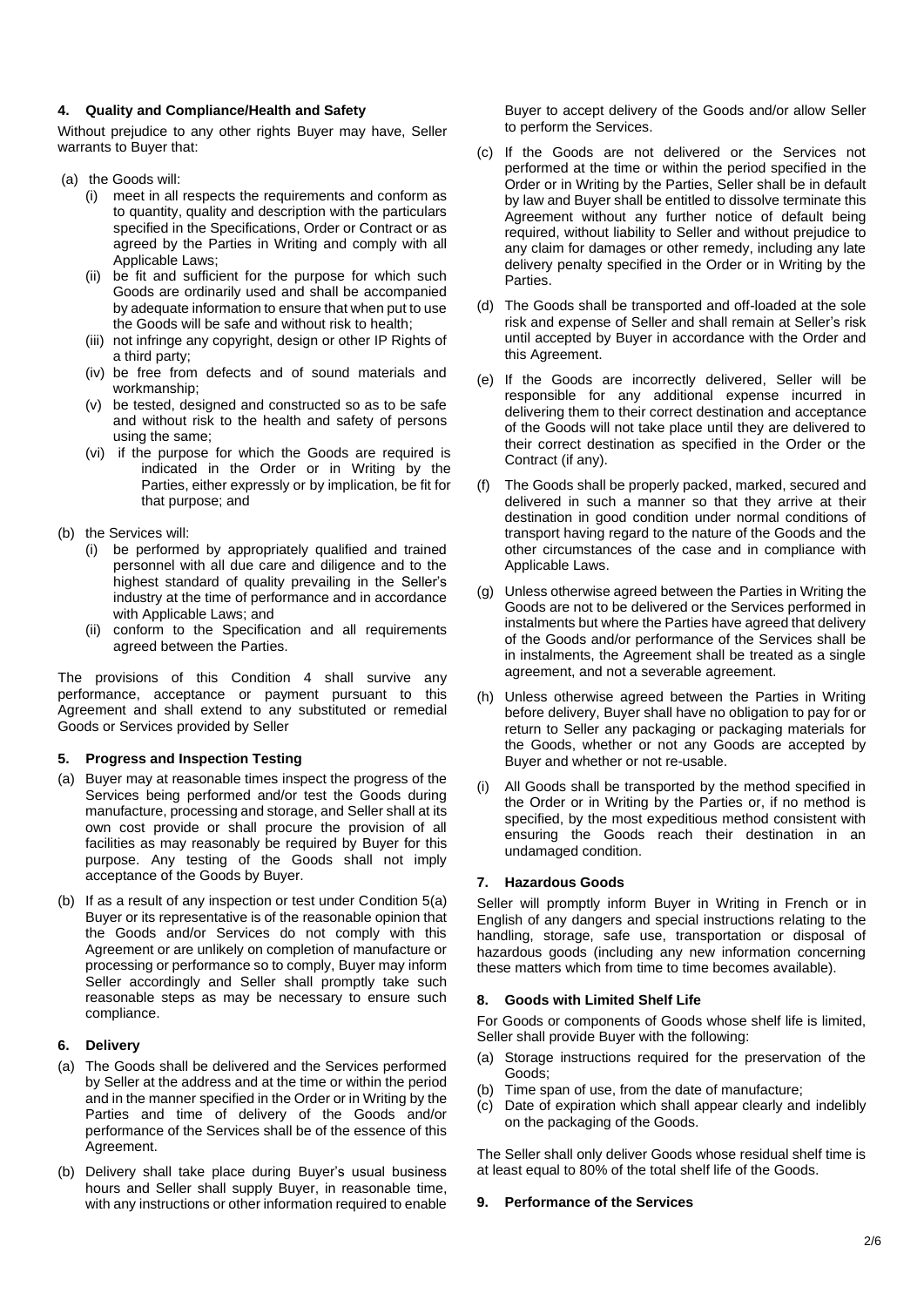- (a) The Services will be performed in accordance with the Order and this Agreement, including without limitation any acceptance criteria or tests, provision of certificates, programme of installation or performance standard that may be agreed between the Parties in Writing.
- (b) Where Seller is to provide the Services at Buyer's site, Buyer will ensure that Seller has reasonable access to the site as may be necessary for Seller to perform the Services in accordance with the Order and the Agreement.
- (c) While performing Services at Buyer's site, Seller must:
	- (i) take reasonable care to ensure that the performance of the Services does not interfere with the business of Buyer, its employees or any other consultant or contractor employed on the site;
	- (ii) comply with all Applicable Laws;
	- (iii) comply with any policies and procedures required by Buyer and issued to Seller prior to the performance of the Services;
	- (iv) ensure that the Services are performed during Buyer's usual business hours, unless otherwise agreed in Writing by Buyer; and
	- (v) leave the site in a clean and tidy condition at the end of each day and on completion of the Services.

## **10. Storage/Destruction**

If for any reason Buyer is unable to accept delivery of the Goods at the time when the Goods are due and ready for delivery, Seller shall, if its storage facilities permit, store and safeguard the Goods and take all reasonable steps to prevent their deterioration until they are actually delivered and Buyer shall be liable to Seller for the reasonable costs (including insurance) relating thereto. Seller may not dispose or otherwise destroy the stored Goods without giving reasonable advance notice in Writing to Buyer.

### **11. Confidentiality/ Buyer's Material and Equipment**

- (a) The Order and this Agreement is confidential between Buyer and Seller, and Seller agrees that no confidential information connected therewith shall be published or disclosed to any third party without Buyer's consent in Writing. This Condition 11 shall survive termination of this Agreement, however arising.
- (b) Seller shall keep in strict confidence all Material and all technical or commercial know-how, Specifications, inventions, or processes of a confidential nature which have been disclosed to Seller by Buyer, its Affiliates and its and their employees, agents or sub-contractors and any other confidential information concerning Buyer's business. Seller shall restrict disclosure of such confidential material to its employees, agents or sub-contractors who need to know the same for the purpose of discharging Seller's obligations to Buyer, and shall ensure that all such employees, agents or sub-contractors are subject to obligations of confidentiality corresponding to those of Seller.
- (c) All Material, Equipment and other data supplied by Buyer to Seller or purchased by Seller on behalf of Buyer shall, at all times be and remain as between Buyer and Seller, the exclusive property of Buyer, and be marked as such by Seller, but shall be properly insured, kept securely and maintained by Seller in good condition until delivered to Buyer, and shall not be disposed of or used other than in accordance with Buyer's instructions or authorisation in Writing. Seller shall indemnify Buyer against all loss thereof or damage thereto while in Seller's possession or control. In the case of Equipment purchased by Seller on behalf of Buyer, Seller shall assign or transfer to Buyer any

warranties received from the relevant manufacturer or supplier.

- (d) Where the Goods and/or Services are designed, created or otherwise developed by or for Seller pursuant to the Order and this Agreement, then all IP Rights in the Goods and/or Services throughout the world shall belong to Buyer absolutely. Seller hereby assigns, with full title guarantee and free from all third party rights, all such IP Rights to Buyer with the intent that upon the making or creation of the Goods and/or Services the IP rights shall automatically vest in Buyer. Seller shall promptly at Buyer's request, do or procure to be done all such further acts and things and the execution of all such documents as Buyer may from time to time require for the purposes of securing for Buyer the full benefit of this Agreement, including all rights, title and interest in and to the IP Rights and all other rights assigned to Buyer.
- (e) Seller irrevocably undertakes that neither it nor any other person will assert against Buyer or any third party any moral rights in or relating to the IP Rights and warrants that all such moral rights are irrevocably waived and extinguished.

## **12. Risk and Property**

The Goods shall remain at the risk of Seller until delivery to Buyer is complete (including off-loading and stacking), when risk and ownership of the Goods shall pass to Buyer.

### **13. Rejection/Remedies**

- (a) Without prejudice to any of its rights, Buyer may by notice in Writing to Seller reject any or all of the Goods and/or Services if Seller fails to comply with any of its obligations under this Agreement.
- (b) Buyer shall not be deemed to have accepted any Goods and/or Services or any part hereof until Buyer has had a reasonable time to inspect them following delivery and/or performance, or if later, within a reasonable time after any latent defect in the Goods and/or Services has become apparent.
- (c) Buyer shall when giving notice of rejection specify the reason for such rejection, and Seller shall within 8 days following receipt of notice of rejection remove any rejected Goods at Seller's risk and expense.
- (d) In the case of rejected Goods or Services Seller shall, at Buyer's option, without prejudice to any claim of Buyer against Seller for damages sustained in connection with the Seller's breach of this Agreement and Buyer's right to suspend any payment obligation it may have under this Agreement:
	- i) replace rejected Goods with Goods conforming in all respects with the terms of this Agreement; and/or
	- ii) re-perform the defective Services;
	- iii) treat the Agreement as discharged by Seller's breach and require the repayment of any part of the Price of the Goods and/or Services paid; and
	- iv) reimburse Buyer for all freight and handling costs reasonably incurred by Buyer and/or for which it may be liable in respect of such Goods and/or Services.
- (e) if the Goods are not promptly removed by Seller, Buyer may return the Goods at Seller's expense and risk.

### **14. Warranty**

Without prejudice to any other remedies of Buyer, Seller shall as soon as reasonably practicable, upon the written request of Buyer and at the cost of Seller: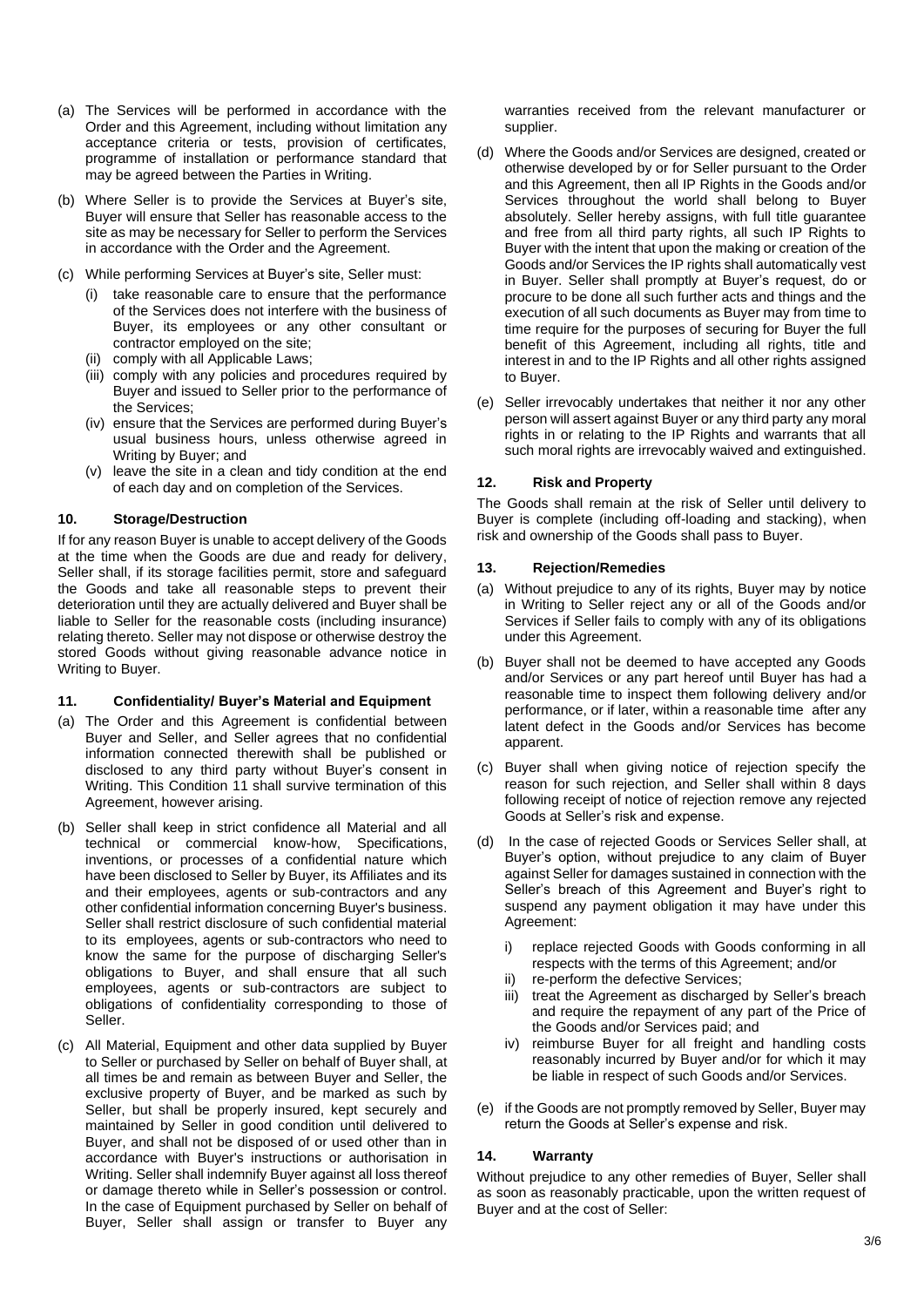- (a) replace or (at Buyer's option) repair all Goods which are or become defective where such defect occurs under proper usage and is due to faulty design, or inadequate or faulty materials or workmanship, Seller's erroneous instructions as to use, erroneous data or any breach by Seller of any provision of this Agreement. Repairs and replacements shall themselves be subject to the foregoing obligations after repair or replacement;
- (b) re-perform any Services found to have been performed defectively.

## **15. Price and Payment of Goods and Services**

- (a) The Price of the Goods and/or the Services shall be as stated in the Order or the Contract (if any) and, unless otherwise agreed between the Parties in Writing, shall be exclusive of any VAT.
- (b) Seller shall pay all charges for packaging, packing, shipping, carriage, insurance and delivery of the Goods to Buyer and any import taxes or duties or other duties, taxes, imports or levies (other than VAT) in respect of the Goods and/or Services.
- (c) No increase in the Price may be made (whether on account of increased material, labour or transport costs, fluctuation in rates of exchange or otherwise) without the prior consent of Buyer in Writing.
- (d) If no Price is stated in the Order or in the Contract, the Price shall be i) the price last quoted to Buyer in Writing, or ii) the price last paid by Buyer to the Seller for the Goods and/or Services, or iii) the prevailing market price, whichever is the lowest.
- (e) Once the Goods and/or Services have been delivered in accordance with Condition 6, Seller shall send a correct invoice for the Goods and/or Services in accordance with Condition 3, and Buyer shall unless otherwise agreed in Writing pay such invoice 45 days from the date of invoice..
- (f) With respect to Services, Seller shall submit with the invoice, without limitation, a reasonable description of the Services performed and a list of any direct expenses incurred in the provision of the Services, together with supporting documentation. Reasonable direct expenses in relation to the Services will be reimbursed, subject to Buyer's prior approval in Writing.
- (g) Buyer, upon reasonable notice to Seller, shall have the right, either itself or through a third party, to conduct an audit of Seller's accounts with respect to invoices rendered. Buyer shall use reasonable endeavours to ensure that any such audit is conducted in a manner designed to minimise inconvenience to Seller.
- (h) Buyer shall be entitled to any discount for prompt payment, bulk purchase or volume of purchase customarily granted by Seller, whether or not shown on its own terms and conditions of sale.
- Without prejudice to any other right or remedy it may have, Buyer reserves the right to set off any amount owing at any time to it by Seller against any amount payable by Buyer to Seller under this Agreement or the Contract, if any.
- Payment of the Price of the Goods and/or the Services does not imply a waiver of any other right Buyer may have against Seller under this Agreement or any Contract.

### **16. Seller's Obligations**

Seller shall immediately inform Buyer in Writing if at any time Seller becomes aware (whether prior to or after delivery) of the

Goods and/or performance of the Services of: (a) any defect or failure of the Goods and/or Services or any other similar goods and/or similar services; or (b) any unsuitability for any purpose identified in Writing for which the Goods and/or Services or any other similar goods and/or services were supplied and/or performed by Seller.

### **17. Assignment and Sub-Contracting**

Seller shall not assign, transfer, charge or sub-contract the manufacture and production of the Goods and/or the performance of the Services to another party, in whole or in part, without the prior consent of Buyer in Writing. No sub-contracting by Seller shall in any way relieve Seller of any of its responsibilities under the Order or this Agreement. Buyer may at any time assign or transfer all or any of its rights or obligations under this Agreement to an Affiliate.

#### **18. Indemnity and Insurance**

- (a) Seller shall indemnify and hold Buyer harmless against all actions, suits, claims, demands, costs, proceedings, charges, damages, losses and expenses suffered or incurred by Buyer, including without limitation reasonable legal fees and expenses, due to, arising from or in connection with:
	- (i) any negligent or wilful acts or omissions of Seller, its servants, agents or contractors in supplying, delivering and/or installing the Goods and/or in the performance of the Services;
	- (ii) the breach of any provision of this Agreement or Contract (if any) by Seller;
	- (iii) the breach of any warranty given by Seller in relation to the Goods and/or the Services;
	- (iv) any defect in the workmanship, materials or design of the Goods or their packaging;
	- (v) any infringement or alleged infringement of any patent, copyright, registered design, design right, trade mark, trade name or other IP Rights for or relating to the Goods and/or Services unless such infringement has occurred directly as a result of any Specification supplied by Buyer; and
	- (vi) an incorrect description of the Goods and/or Services by Seller.
- (b) Seller shall effect with a reputable insurance company a policy or policies of insurance covering all matters which are the subject of indemnities under this Agreement and shall at the request of Buyer produce the relevant policy or policies together with receipts or other evidence of payments of the latest premium due thereunder.

### **19. Force Majeure**

"Force Majeure" means in relation to either Party, a circumstance beyond the reasonable control of that Party (the "Claimant") including, without limitation, strikes and other industrial disputes (excluding strikes or labour disputes between any Claimant and its employees), PROVIDED ALWAYS that the Claimant i) notifies the other Party as soon as reasonably practicable of the Force Majeure event and ii) exerts its best efforts to eliminate, cure or overcome any such circumstances and to resume performance of its obligations in a timely manner. If such failure or delay continues for a period in excess of four (4) weeks, the Claimant shall be in default and the other Party may dissolve or terminate this Agreement and any Contract forthwith without liability by giving notice in Writing to the Claimant. During such four week period, the

Claimant shall not be deemed to be in breach of the Agreement or otherwise liable to other Party for any delay in performance or any non-performance of any obligations under this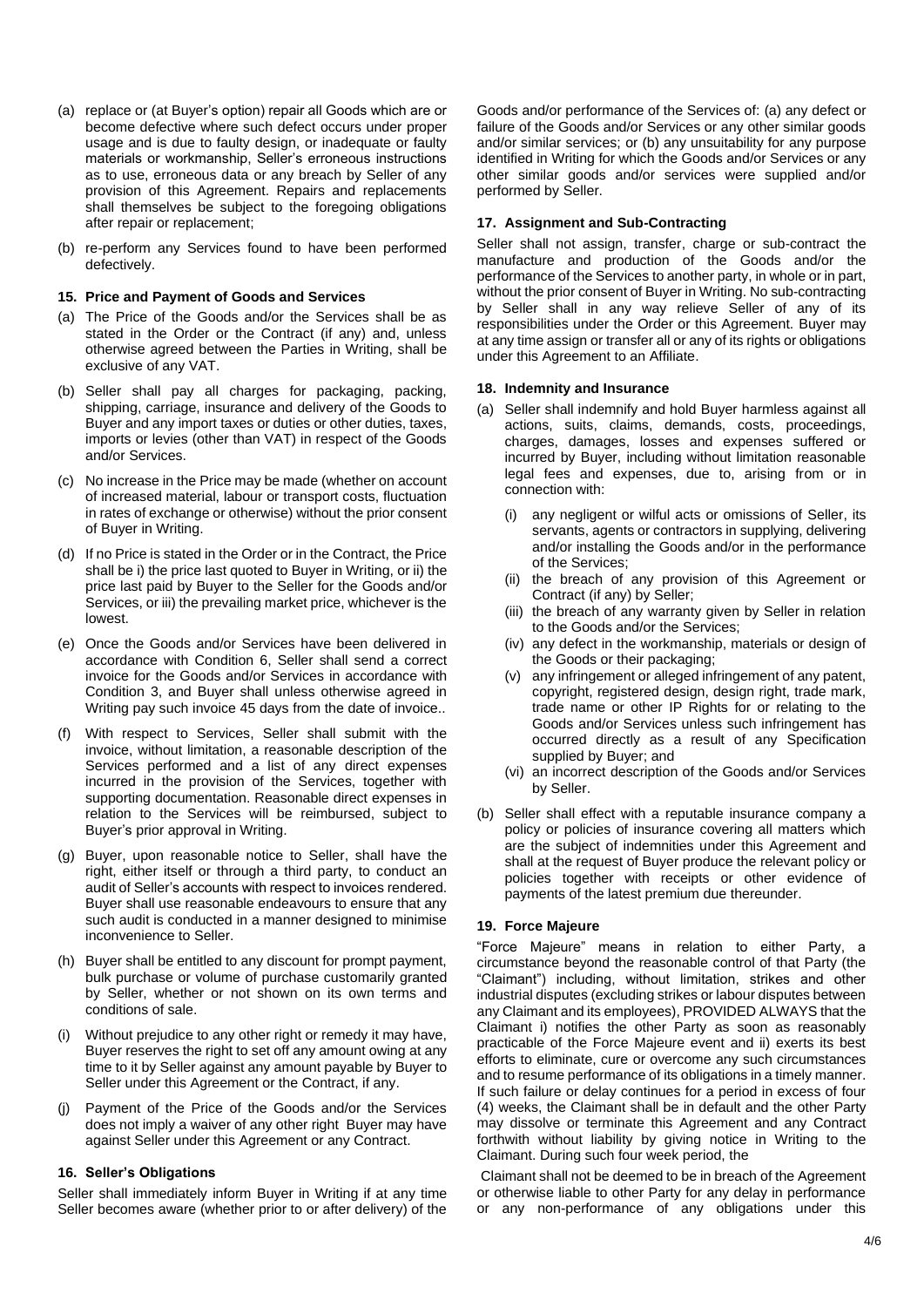Agreement to the extent the delay or non-performance is due to Force Majeure.

## **20. Notices**

Any notice given or made under or in connection with this Agreement shall be in Writing and shall be deemed to have been duly given or made and deemed received as follows:

- (a) if correctly sent by recorded delivery post to the Party concerned at its address specified on the Order or such other address as that Party may from time to time notify in Writing, such notice shall be deemed received three (3) working days after such posting;
- (b) if delivered personally, such notice shall be deemed received on the date of the personal delivery; and
- (c) if sent by facsimile or electronic transmission with confirmed receipt, with a follow-up notice of the same sent within two (2) working days either in accordance with (a) or (b) above, such notice shall be deemed received when despatched.

### **21. Termination and Insolvency**

- (a) Buyer shall be entitled to dissolve or terminate this Agreement without liability to Seller forthwith upon notice in Writing to Seller:
	- (i) if Seller enters into a suspension of payment, becomes bankrupt, insolvent, compounds with its creditors, has distress or execution levied upon its property (which has not been remedied within 15 days after receipt of a notice from Buyer in Writing), is wound up, goes into liquidation (except for the purposes of a *bona fide*  reconstruction), has a receiver, administrative receiver, or administrator appointed of the whole or any part of its assets or shall suffer the appointment of any similar person under Applicable Laws; or
	- (ii) if Seller ceases or threatens to cease to carry on business; or
	- (iii) if Seller is in material breach of its obligations under this Agreement and fails to remedy the breach (if capable of remedy) within 15 days after receipt of a notice from Buyer in Writing specifying the breach; or
	- (iv) there is a change of Control of Seller.
- (b) Buyer may cancel any Order or part thereof by notice to Seller in Writing at any time prior to delivery. In the event that Buyer exercises its rights of cancellation, its sole liability to Seller shall be to pay for the cost to Seller (not exceeding the Price) of the work reasonably carried out by Seller or, in relation to the Goods at the date of cancellation, any liability reasonably incurred by Seller to a third party at the date of termination in relation to the manufacture and supply of the Goods. Written evidence of all such costs must be provided.
- (c) The exercise of any rights granted to Buyer hereunder shall not prejudice or affect any right of action or remedy which may have already accrued or may accrue thereafter to Buyer or the continuation of any provision expressly stated to survive, or implicitly surviving, termination.
- (d) On termination or dissolution of this Agreement or the Contract for any reason, Seller shall immediately deliver to Buyer:
	- (i) all Equipment and documents relating thereto and all Material and all copies of information and data provided by Buyer to Seller for the purposes of this Agreement or the Contract. Seller shall certify to Buyer

that it has not retained any copies of Material or other information or data, except for one copy which Seller may use for audit purposes only and subject to the confidentiality obligations in Condition 11; and

- (ii) all Specifications, programs (including source codes) and other documentation comprised in any deliverables supplied under this Agreement or the Contract and existing at the date of such termination, whether or not then complete. All IP Rights in such materials shall automatically pass to Buyer (to the extent that they have not already done so by virtue of Condition 11 (d)).
- (e) If Seller fails to fulfil its obligations under Condition 21(d), then Buyer may enter Seller's premises and take possession of any such items which should have been returned. Until they have been returned or repossessed, Seller shall be solely responsible for their safe keeping.

#### **22. General**

- (a) No waiver by Buyer of any breach of this Agreement by Seller shall be considered as a waiver of any subsequent breach of the same or any other provision. Rights under this Agreement are cumulative and do not exclude rights provided by Applicable Laws.
- (b) If any provision of this Agreement is held by any competent authority to be invalid or unenforceable in whole or in part, the validity of the other provisions of this Agreement and the remainder of the provisions in question shall not be affected thereby.
- (c) Seller shall not disclose or exploit in any publicity in any form this Agreement or Seller's relationship with Buyer without the prior permission in Writing of Buyer.
- (d) Nothing in this Agreement is intended to, or shall operate to, create a partnership between the Parties, or to authorise either Party to act as agent for the other, and neither Party shall have authority to act in the name or on behalf of or otherwise to bind the other in any way.
- (e) All notices and communications between the Parties shall be in English unless otherwise agreed in Writing by the Parties.
- (f) Seller shall and shall procure that persons associated with it and any agents or sub-contractors shall comply with all Applicable Laws and codes relating to anti-bribery, anticorruption and data protection ("Relevant Requirements"). Seller shall not do, or omit to do, any act that will cause or lead Buyer to be in breach of any of the Relevant Requirements. Breach of this clause shall be deemed a material breach under Condition 21 (a) (iii).
- (g) Supplier shall comply with all applicable anti-slavery and human trafficking laws, statutes, regulations and codes from time to time in force. Supplier shall maintain its own policies and procedures to ensure its compliance with such anti-slavery and human trafficking laws.
- (h) The Parties will comply with the provisions of the applicable EU and any other data protection laws including the General Data Protection Regulation (Regulation EU2016/679).

### **23. Governing Law and Jurisdiction**

- (a) This Agreement shall be governed by and construed in accordance with French Law. The Parties expressly exclude the application of the Vienna Convention on Contracts for the International Sale of Goods (11 April 1980).
- (b) THE PARTIES AGREE TO SUBMIT TO THE EXCLUSIVE JURISDICTION OF THE COURTS OF PARIS TO SETTLE ANY DISPUTES WHICH MAY ARISE OUT OF, OR IN CONNECTION WITH THIS AGREEMENT AND THAT